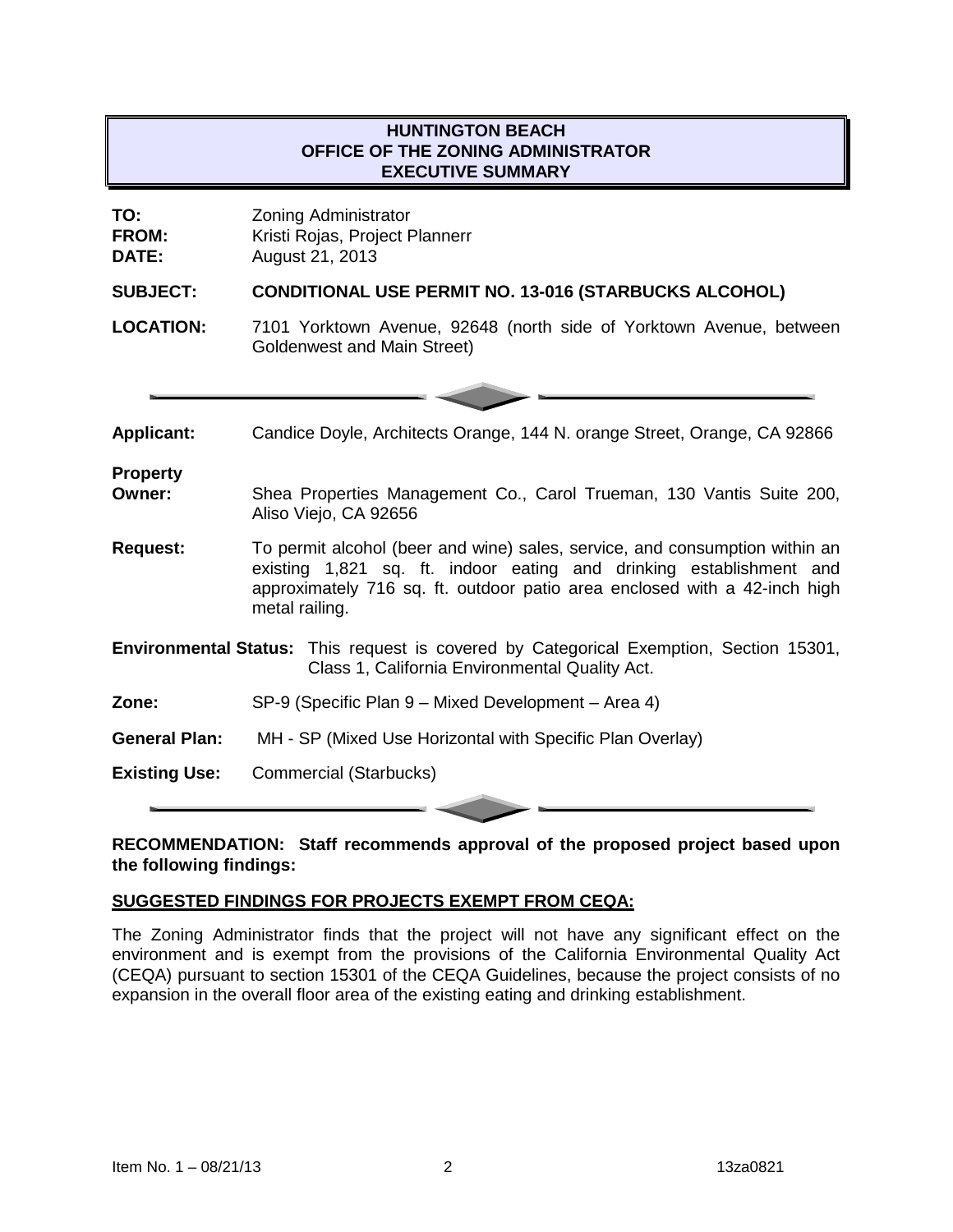## **SUGGESTED FINDINGS FOR APPROVAL - CONDITIONAL USE PERMIT NO. 13-016:**

- 1. Conditional Use Permit No. 13-016 for the establishment, maintenance and operation of the alcohol (beer and wine) sales, service, and consumption within an existing 1,821 sq. ft. indoor eating and drinking establishment and approximately 716 sq. ft. outdoor patio area enclosed with a 42-inch high metal railing will not be detrimental to the general welfare of persons working or residing in the vicinity or detrimental to the value of the property and improvements in the neighborhood. The enclosed outdoor dining patio area is located in front of a tenant space facing the shopping center parking lot area and is not oriented toward sensitive surrounding uses. The restaurant tenant is proposing patio railing to physically define the perimeter of the outdoor area and new outdoor dining furniture to provide a more comfortable dining experience for customers. Furthermore, adequate parking is provided on site and the proposed project is consistent with the Master Site Plan of the shopping center.
- 2. The conditional use permit will be compatible with surrounding uses because the subject tenant suite is located within Specific Plan area designated for mixed development that provides for a variety of uses. The existing restaurant is surrounded by commercial, office, and restaurant uses and therefore will be consistent with the existing land use pattern and compatible with adjacent properties. The use is required to comply with conditions of approval pertaining to alcohol service and hours of operation to assure that any potential impacts to the surrounding properties is minimized.
- 3. The proposed conditional use permit will comply with the provisions of the base district and other applicable provisions in Titles 20-25 of the Huntington Beach Zoning and Subdivision Ordinance. The approximately 716 square foot outdoor dining patio area conforms to all setbacks, required parking, and other provisions of the Holly Seacliff Specific Plan and is consistent with the entitlement history of the subject site.
- 4. The granting of the conditional use permit will not adversely affect the General Plan. It is consistent with the Land Use Element designation of Mixed Use Horizontal on the subject property. In addition, it is consistent with the following goal, objective and policy of the General Plan:

## A. *Land Use Element*

*Goal LU 10*: Achieve the development of a range of commercial uses.

*Objective LU 10.1*: Provide for the continuation of existing and the development of a diversity of retail and service commercial uses that are oriented to the needs of local residents, serve the surrounding region, service visitors to the City, and capitalize on Huntington Beach's recreational resources.

#### B. *Economic Development Element*

*Policy ED 2.4.1*: Encourage and assist existing and potential commercial owners to modernize and expand their commercial properties.

The enclosed outdoor dining area with alcohol service within the colonnade of the subject tenant suite will provide additional outdoor dining opportunities for customers. The subject shopping center currently features large outdoor dining areas located nearby on the property that are utilized by customers of multiple businesses. To minimize potential related impacts, the enclosed outdoor dining patio will only have one access, as required by the Huntington Beach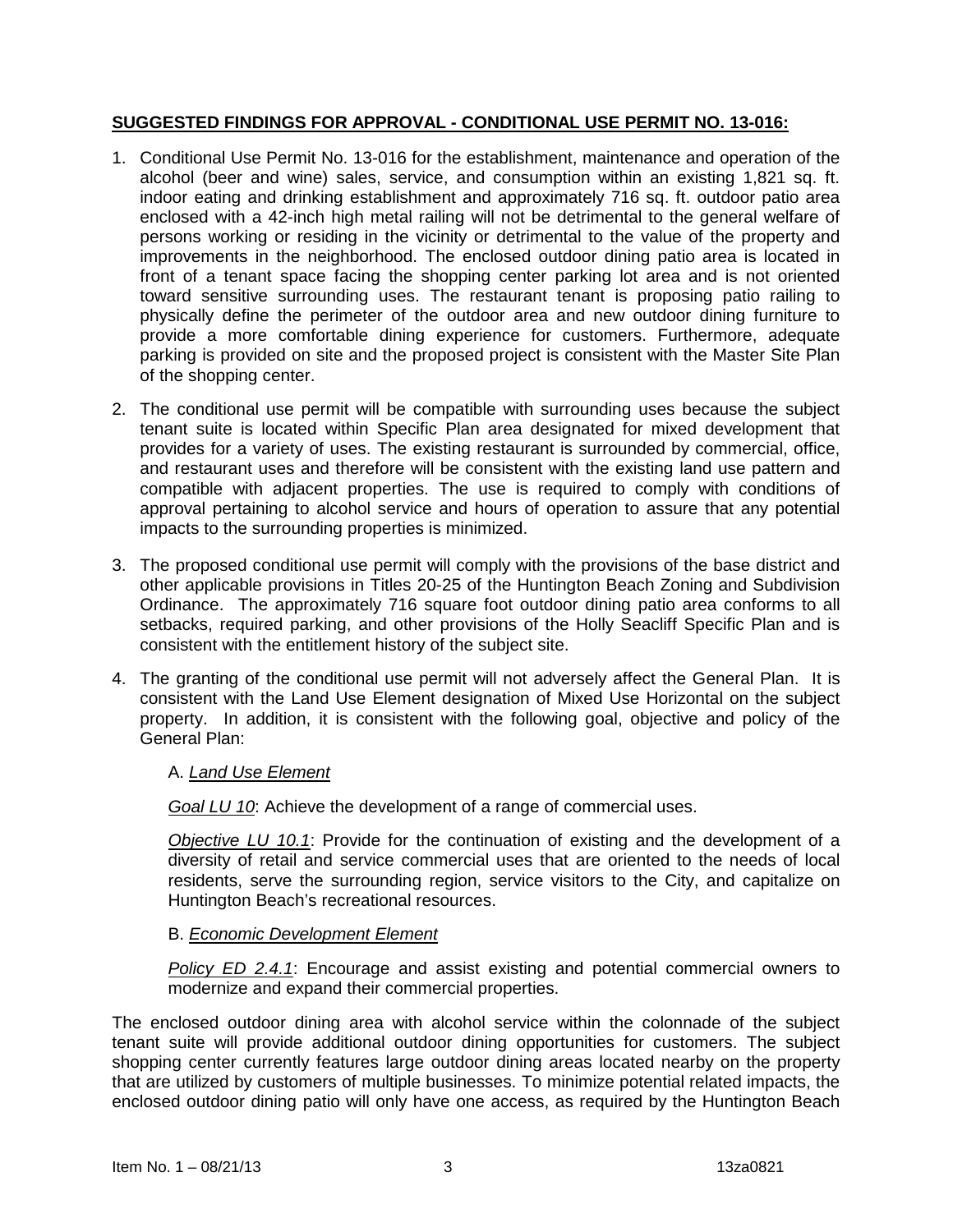Police Department. The service of beer and wine is not anticipated to result in negative impacts on surrounding businesses and adjacent properties.

#### **SUGGESTED CONDITIONS OF APPROVAL - CONDITIONAL USE PERMIT NO. 13-016:**

- 1. The site plan, floor plans, and elevations received and dated August 13, 2013 shall be the conceptually approved design.
- 2. The sales and consumption of alcoholic beverages shall be permitted between the following hours:
	- i. Monday Saturday: 2:00 PM and 10:30 PM
	- ii. Sunday: 12:00 PM and 10:00 PM
- 3. The patio shall be for the sole use of Starbucks Coffee customers to prevent alcohol from being easily handed from the dining area to the surrounding sidewalks and walkways where people may loiter. **(PD)**
- 4. The patio area shall have only one entry/exit point. If another entry/exit point is designed, it shall be designated as an emergency exit only. A sign shall be posted in a conspicuous space at the entrance/exit point of the patio, which shall state, "NO ALCOHOLIC BEVERAGES BEYOND THIS POINT". **(PD)**
- 5. An employee of the establishment must be present at all times in areas within the establishment where alcohol is served. **(PD)**
- 6. All alcohol shall remain on the establishment's premises, including within outdoor dining areas. **(PD)**
- 7. All areas of the business that are accessible to patrons shall be illuminated to make easily discernible the appearance and conduct of all people in the business. **(PD)**
- 8. CUP No. 13-016 shall become null and void unless exercised within two years of the date of final approval or such extension of time as may be granted by the Director pursuant to a written request submitted to the Planning and Building Department a minimum 30 days prior to the expiration date.
- 9. Dancing and live entertainment shall be prohibited unless a Conditional Use Permit and Entertainment Permit are approved by the City. **(PD)**
- 10. The establishment shall follow all conditions of the alcohol license issued by the California Department of Alcoholic Beverage Control, as well as all other relevant portions of the Huntington Beach Zoning and Subdivision Ordinance and Huntington Beach Municipal Code. **(PD)**
- 11. Incorporating sustainable or "green" building practices into the design of the proposed structures and associated site improvements is highly encouraged. Sustainable building practices may include (but are not limited to) those recommended by the U.S. Green Building Council's Leadership in Energy and Environmental Design (LEED) Program certification [\(http://www.usgbc.org/DisplayPage.aspx?CategoryID=19\)](http://www.usgbc.org/DisplayPage.aspx?CategoryID=19) or Build It Green's Green Building Guidelines and Rating Systems [http://www.builditgreen.org/green-building](http://www.builditgreen.org/green-building-guidelines-rating)[guidelines-rating\)](http://www.builditgreen.org/green-building-guidelines-rating).